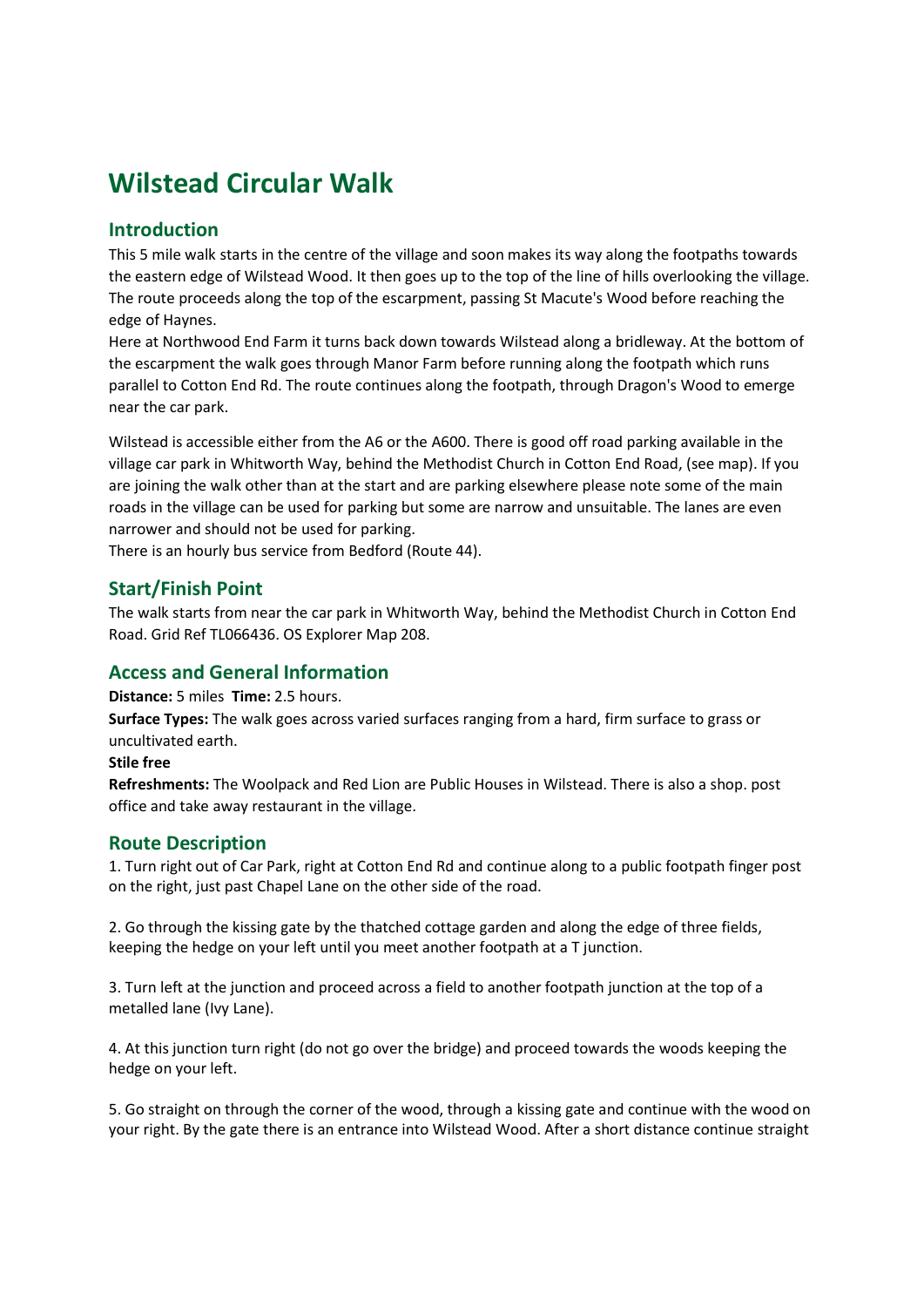on across the field to a gap in the hedge at the bottom of the hill.

6. Bear slightly left and continue up the hill across a field to a kissing gate and lone tree.

7. Go past the tree to the brow of the hill and bearing slightly right aim for a gate in the far (southern) corner of the field. At the brow of the hill pause to look back at the panoramic view behind you stretching from Cranfield in the west to Cople and beyond in the east. Central are the imposing buildings of the airship hangars at Cardington.

8. Cross the next field diagonally to a kissing gate keeping the pond on your right.

9. Proceed through the kissing gate keeping the trees / hedge on your right. Across the field on your left is St Macute's Wood. Keep going straight on into the next field, past a stand of trees on your left, to Northwood End Farm, (keep to the left of the farm buildings), to a fingerpost at a junction with a bridleway.

10. At this point you can turn right down the farm road/bridleway to Haynes. A few yards down this road on the right is an old grain store perched on capped piers to keep the rats out - well worth a little detour.

11. Go back to the fingerpost and walk away from the farm down a bridleway along the edge of a field keeping the hedge to your right. Keep going downhill, through farm gates always keeping the hedge on your right down to Manor Farm. As you descend, the view to the left expands to reveal St Macute's and Wilstead Woods and the village buildings partially hidden in the trees. The square outline of the tower of All Saints Church can just be made out.

12. Go straight on through a small gate keeping the farm buildings on your left and just before the farmhouse on your right turn left through a gate into a field. Keeping the farm buildings on your left go on along the field edge which bends to the right.

13. At the footpath sign turn left through a gate along the edge of the field with the hedge on your right.

14. Just before the end of the field turn right through the hedge, through a kissing gate and into a paddock. Cut across the corner of this paddock to another kissing gate and go through the hedge into another field. Turn right then almost immediately left along the edge of the field.

15. Halfway down the field switch to the other side of the hedge by turning right then left and continue with the hedge on your left.

16. At the end of the field cross two culverts to appear in another field. Go along the edge of the field with the hedge / ditch on your right, to a kissing gate..

17. Go through the kissing gate and over a bridge to find yourself at 4. Go straight on retracing your steps (3-4) to where you joined this path at 3 earlier. At the junction don't turn right but carry straight on with the hedge on your right until you meet the 'Carriage Drive' This was the rear drive to Haynes Park, a fine 18th century Georgian country house. The Carriage Drive is a Permissive Path and walkers are also allowed to walk through the woods on either side of the path as it goes up the hillside.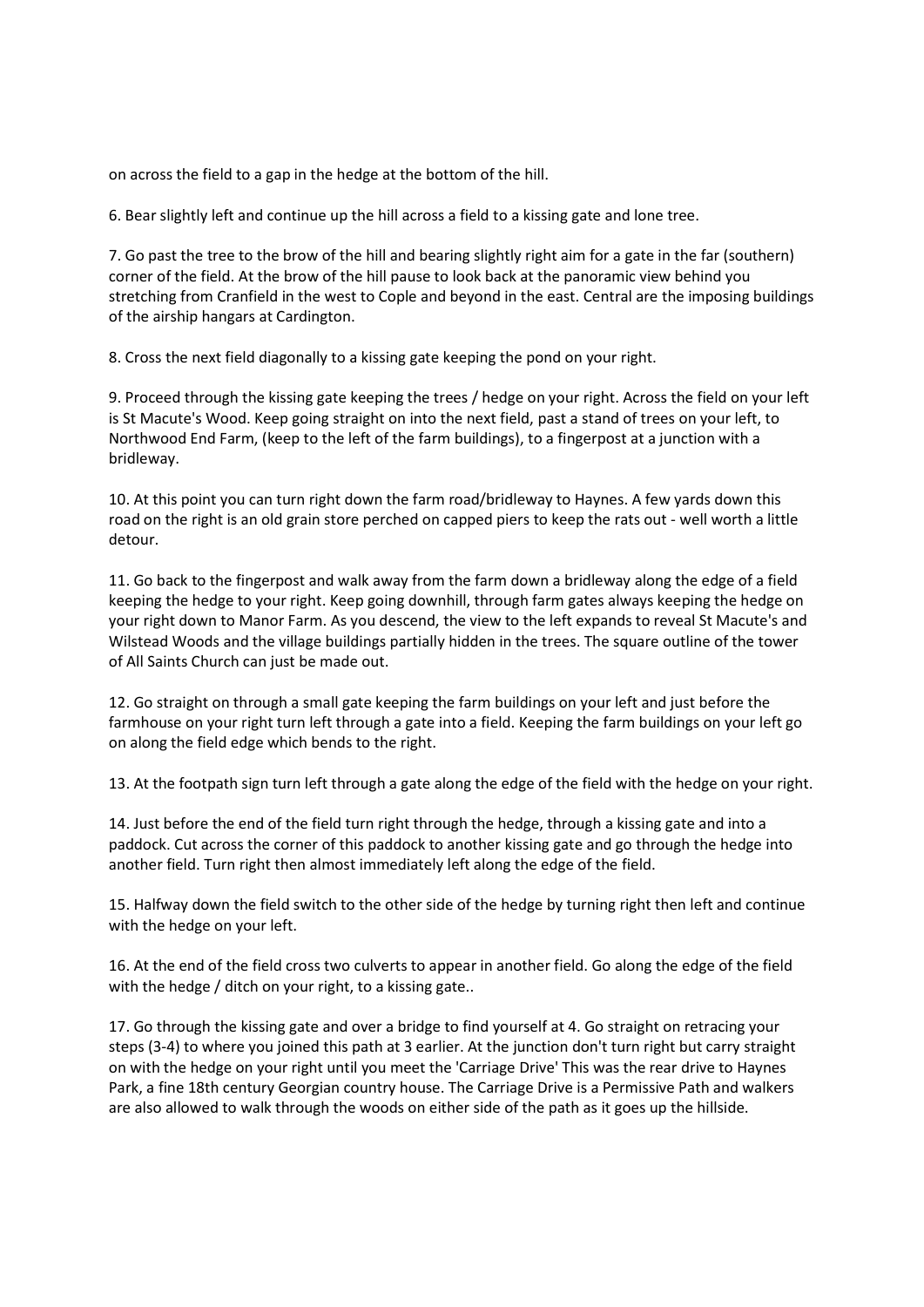18. At the Carriage Drive go almost straight ahead and continue down the side of a field with the hedge on your right to a small culvert.

19. Turn right and once through the gap bear left across the field to a footpath sign by a gap in the hedge.

20. Walk down between the hedges. In spring and summer this forms a green tunnel and is known locally as Dragon's Wood.

21. Just past the last building on the right, turn right over a small bridge and after a short distance you will emerge into Whitworth Way with the car park almost in front of you.

## The following notes describe some of the main features of this circular walk.

#### A. Firtree Hill & Farm.

The remains of the farm which fell down in 1962 are hidden in the spinney ahead of you as you climb the hill. The ridge and furrow and building platforms of this area suggest it is the site of a medieval settlement and possibly the site of the home farm of the Manor of St Macute which existed from around 1600 to sometime before 1767. The 'holloway' between the spinney and St Macute's Wood was a track between Manor Farm and Haynes Park on the 1767 map.

#### B. Airship Hangars

The first hangar was constructed in 1917 as part of Short Bros. Naval Aircraft Works to build airships for the Royal Navy and the first one (R31) was built in 1918. The second hangar was moved from Pulham (Norfolk) in the mid 1920s. The hangars are over 800 ft long, 250ft wide and 180ft high and each provide 4.75 acres of floor space. The R100 undertook a return trip to Canada from here just before the R101 's ill-fated trip to India in 1930 which ended in a crash at Beauvais, north east of Paris, leaving 48 dead and just 6 survivors. The dead are buried in a large grave in Cardington. This crash effectively ended airship construction in the UK until the 1970s. Since then there has been periodic airship construction though on a much smaller scale. The hangars were used for barrage balloon construction in the Second World War and are currently used by the Building Research Establishment and the Meteorological Office. One of the hangers is now used as a film studio.

#### C. St Macute's Wood & Chapel

The small wood today is all that is left of an earlier much larger wood. The wood and a chapel, thought to be at the eastern end of the wood, were part of the ancient manor of St Macute. The chapel is mentioned in the 12th Century when it was given to Beaulieu Priory by Robert de Albini who was based in Cainhoe Castle, Clophill. St Albans Abbey took over the manor and chapel in 1435 and ran it until the dissolution of the monasteries. It returned to private ownership in 1554 and then had various owners before becoming part of the Haynes Park Estate.

#### D. Northwood End Farm

The farm was originally part of Haynes Park Estate until it was sold off in 1914. The small building in front of the farmhouse was a granary and was placed on capped piers to prevent rodents getting in and to keep the contents dry. The building had steps up to the doorway and a central passageway with bins for oats, beans, etc, on either side. Under its roughcast exterior the farmhouse is of a similar brick and timber construction. The farm is mentioned in the 1676 Estate map. The fields to the north of the farm formed part of the ancient manor of St Macute.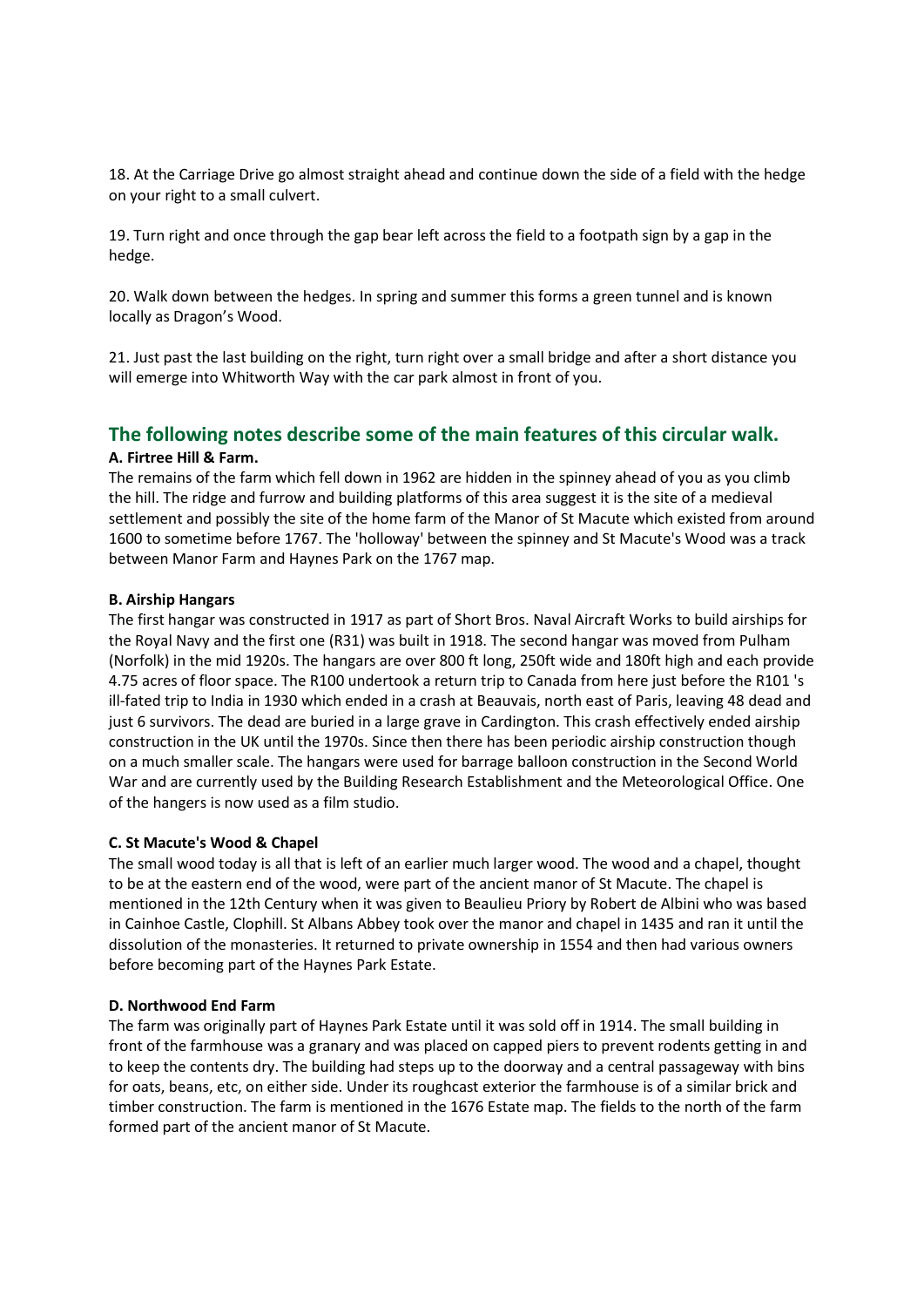#### E. Manor Farm

The farm and nearby old stables were built in 1649 with farm buildings in the paddock to the south of the farm. These were later burned down and were rebuilt across the lane. The farm became part of the Whitbread Estate in 1795. The farmhouse was restored in 1911 and so rendering now covers up a fine timber framed house. The farm is mainly arable with a large sheep flock and some geese which are used in sheepdog displays.

#### F. Wilstead Woods

Though not mentioned in the Domesday Book there has been a wood here for many hundreds of years. The perimeter bank & ditch means it has probably been this shape and size since medieval times. In the middle of the last century 'coniferisation' was attempted but fortunately failed due to the wet ground. This has left an ancient woodland which has many beautiful avenues and paths, well worth a detour if you have the time.

### Acknowledgements

This leaflet was produced by Wilstead P3 group supported by Bedfordshire County Council and funded through the Parish Paths Partnership.

Thanks to J Tanswell for the use of her sketches and B Seamark, D Barker, T Davies and A Phillips for help with the text.

This walk was checked in May 2020. Comments on this walk would be appreciated. Please email them to letsgo@marstonvale.org